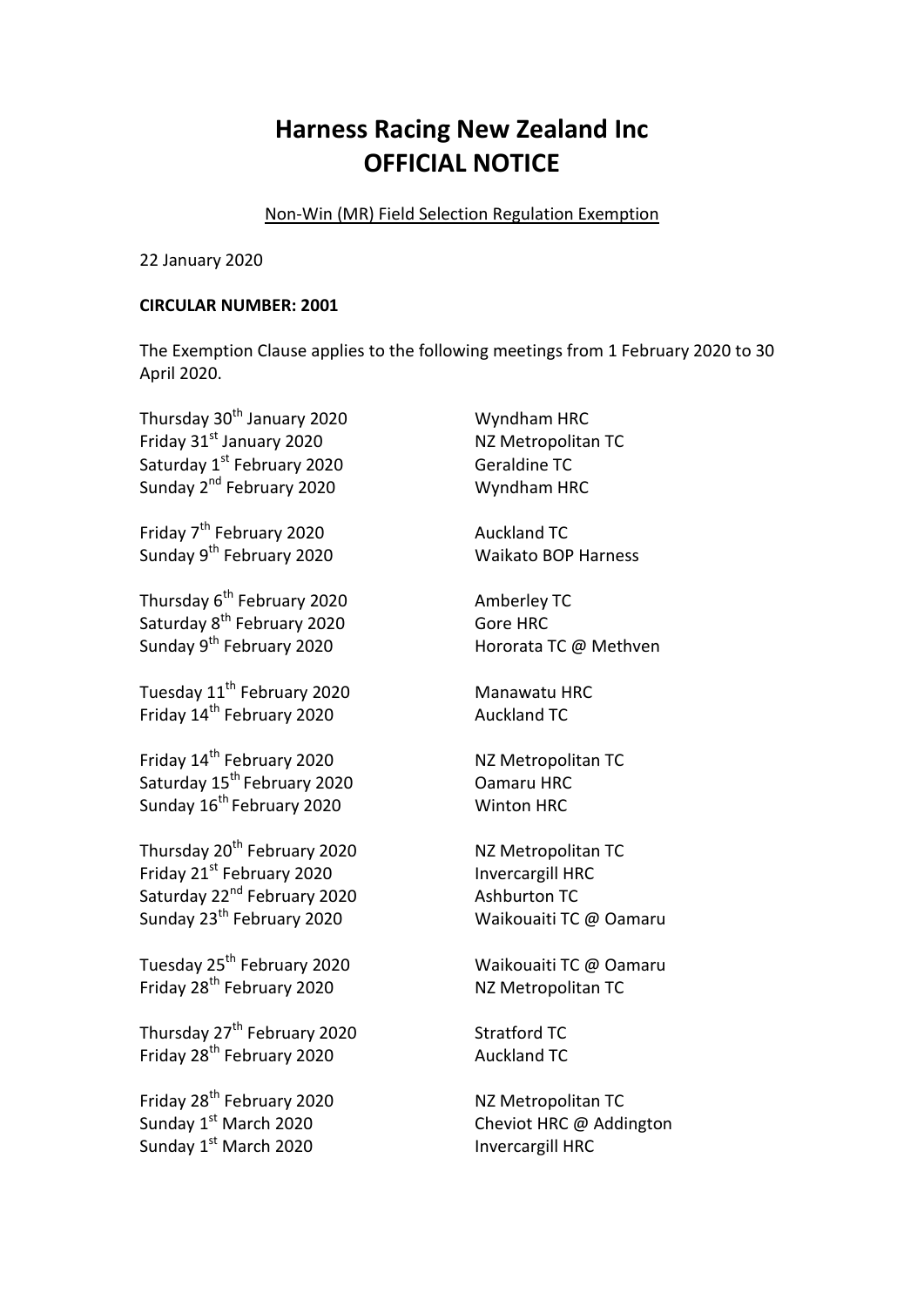Wednesday 4<sup>th</sup> March 2020 Waikato BOP Harness Friday 6<sup>th</sup> March 2020 **Auckland TC** 

Thursday 5<sup>th</sup> March 2020 Forbury Park TC Friday 6<sup>th</sup> March 2020 Westport TC Saturday 7<sup>th</sup> March 2020 **Northern Southland TC** 

Friday 13<sup>th</sup> March 2020 **Auckland TC** 

Friday 13<sup>th</sup> March 2020 NZ Metropolitan TC Saturday 14<sup>th</sup> March 2020 Wyndham HRC Sunday 15<sup>th</sup> March 2020 Banks Peninsula TC

Thursday 19th March 2020 Waikato BOP Harness Friday 20<sup>th</sup> March 2020 **Auckland TC** 

Friday 20<sup>th</sup> March 2020 NZ Metropolitan TC Saturday 21<sup>st</sup> March 2020 Wairio TC Sunday  $22<sup>nd</sup>$  March 2020 Waimate TC

Friday 27<sup>th</sup> March 2020 NZ Metropolitan TC Saturday 28<sup>th</sup> March 2020 **Invercargill HRC** Sunday 29<sup>th</sup> March 2020 Methven TC

Thursday 2<sup>nd</sup> April 2020 **Forbury Park TC** Friday 3<sup>rd</sup> April 2020 NZ Metropolitan TC Saturday 4<sup>th</sup> April 2020 **Invercargill HRC** Sunday 5<sup>th</sup> April 2020 Rangiora HRC

Thursday 9<sup>th</sup> April 2020 Forbury Park TC Saturday 11<sup>th</sup> April 2020 NZ Metropolitan TC Monday 13<sup>th</sup> April 2020 Banks Peninsula TC

Wednesday 9<sup>th</sup> April 2020 Waikato BOP Harness Friday 11<sup>th</sup> April 2020 Hawera HRC

Friday 16<sup>th</sup> April 2020 NZ Metropolitan TC Saturday 18<sup>th</sup> April 2020 Winton HRC Sunday 19<sup>th</sup> April 2020 Rangiora HRC

Thursday 16<sup>th</sup> April 2020 NZ Metropolitan TC Saturday 18<sup>th</sup> April 2020 Winton HRC Sunday 19<sup>th</sup> April 2020 Rangiora HRC Tuesday 21<sup>st</sup> April 2020 **Invercargill HRC** 

Tuesday 10th March 2020 Wanganui HRC @ Manawatu

Monday 23<sup>rd</sup> March 2020 **Forbury Park TC @ Wingatui**